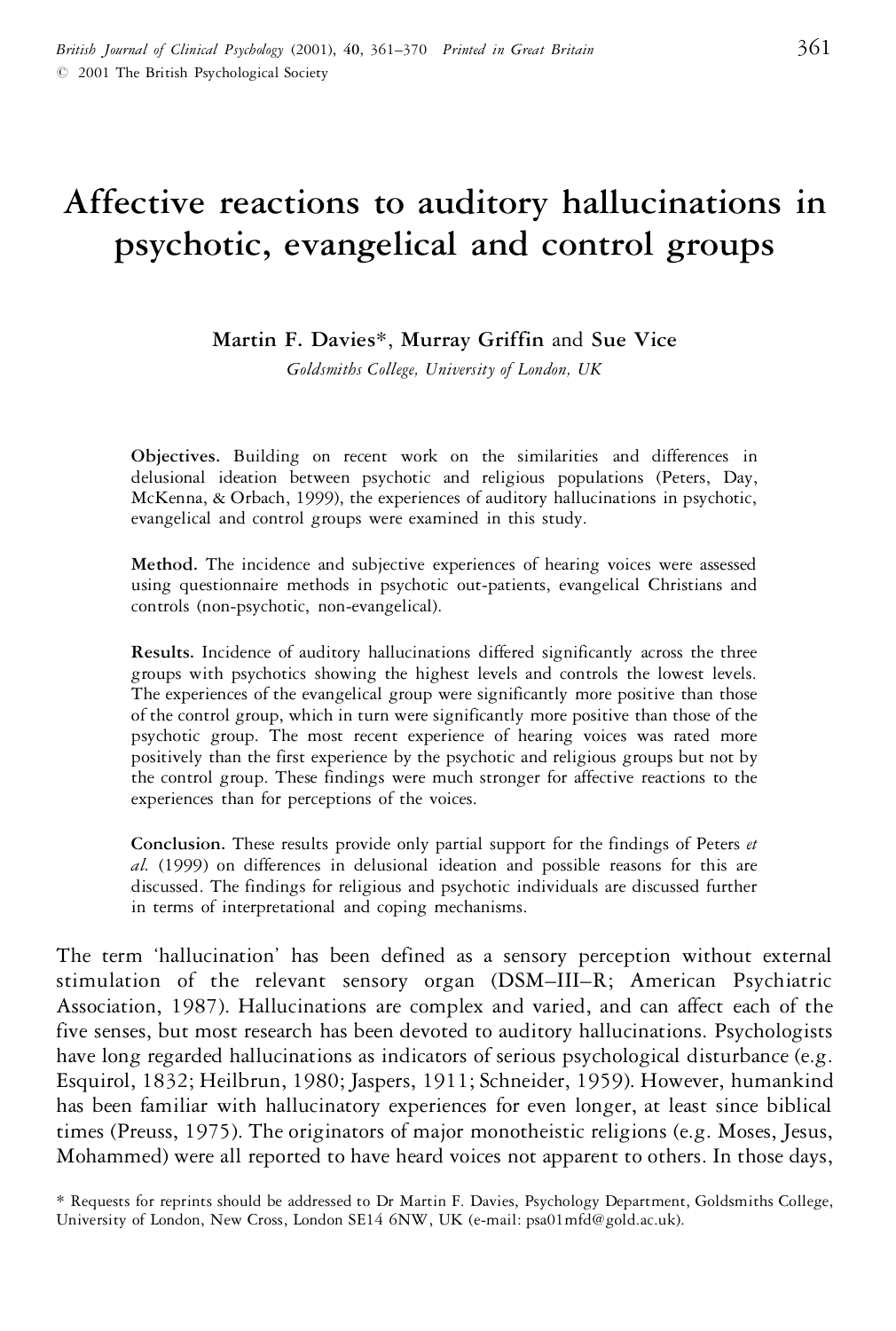such experiences were seen as divine, but nowadays hallucinations are generally regarded as an important symptom of schizophrenia (e.g. DSM–III–R). However, in contrast to this prevailing view of hallucinations as symptoms of psychopathology and illness, there is an important school of thought in psychology and psychiatry, beginning with William James (1902), which argues that hallucinations can be non-pathological and adaptive experiences (see Fulford, 1989; Jackson & Fulford, 1997).

There have been numerous explanations for hallucinations, including imagery (Mintz & Alpert, 1972), conditioning (Hefferline, Bruno, & Camp, 1971), the seepage of preconscious material into consciousness (West, 1962), inter-hemispheric transfer of information (Green & Preston, 1981), impairment of neurological mechanisms of inner speech (Johnson, 1979) and a disorder of discourse planning (Hoffman, 1986). Although there is no comprehensive model that explains the occurrence of auditory hallucinations, current accounts emphasize the importance of cognitive factors, in particular, the misattribution of internal cognitive events to external sources (e.g. Bentall, 1990; Slade & Bentall, 1988). This misattribution may be due to deficits in cognitive functioning (e.g. David, 1994; Frith, 1992; Hemsley, 1993) or to biases in normal functioning (e.g. Bentall, 1990; Morrison & Haddock, 1997). With respect to the latter explanation, it appears that the predisposition to hallucinate is not an all or nothing affair but one based on a continuum of probability (e.g. Bentall & Slade, 1985). This mirrors research on psychoticism, which shows that psychosis is not separate from normality but is merely an extreme along a continuum of normality–abnormality (Eysenck, 1992). According to Claridge (1985, 1994), psychotic characteristics are not the prerogative of the classically psychotic patient, rather there is a continuity of behaviour blending into a spectrum of illness. Not surprisingly, therefore, studies of normal populations have found that between 10 and 37% of people report having experienced auditory hallucinations (e.g. Barrett & Etheridge, 1992; Bentall & Slade, 1985; Morrison, Wells, & Nothard, 2000).

Across cultures, the experience of hallucinations varies a great deal (e.g. Al-Issa, 1978; Andrade, 1988). In most Western cultures, hallucinations tend to be regarded as threatening, whereas in non-Western cultures, hallucinations can be regarded as sacred experiences (e.g. Prince, 1992). This distinction corresponds to the difference between psychological and religious interpretations of hallucinations (e.g. Bhugra, 1996). Whereas the psychological literature views hallucinations as pathological afflictions, the religious literature views some hallucinatory experiences as holy and transcendent (although other experiences may be regarded as the opposite, such as demonic possession) (e.g. Hood, 1973).

In keeping with the cognitive approach to hallucinations in terms of attributions and beliefs, recent research has emphasized the importance of studying the subjective experience of hearing voices rather than simply the frequency or content of voices (e.g. Chadwick & Birchwood, 1994; Close & Garety, 1998; Jackson & Fulford, 1997). For example, Chadwick and Birchwood (1994) found in schizophrenic patients that voices perceived to be malevolent provoked negative emotions and were resisted, whereas voices perceived to be benevolent provoked positive emotions and were engaged. Beliefs about the voices were not always linked to voice content (in 31% of cases beliefs were incongruous with content) and were based more closely on the identity and meaning of the voices. (Contrary to Chadwick & Birchwood, however, Close & Garety (1998) found that beliefs about malevolence/benevolence were always related to voice content in their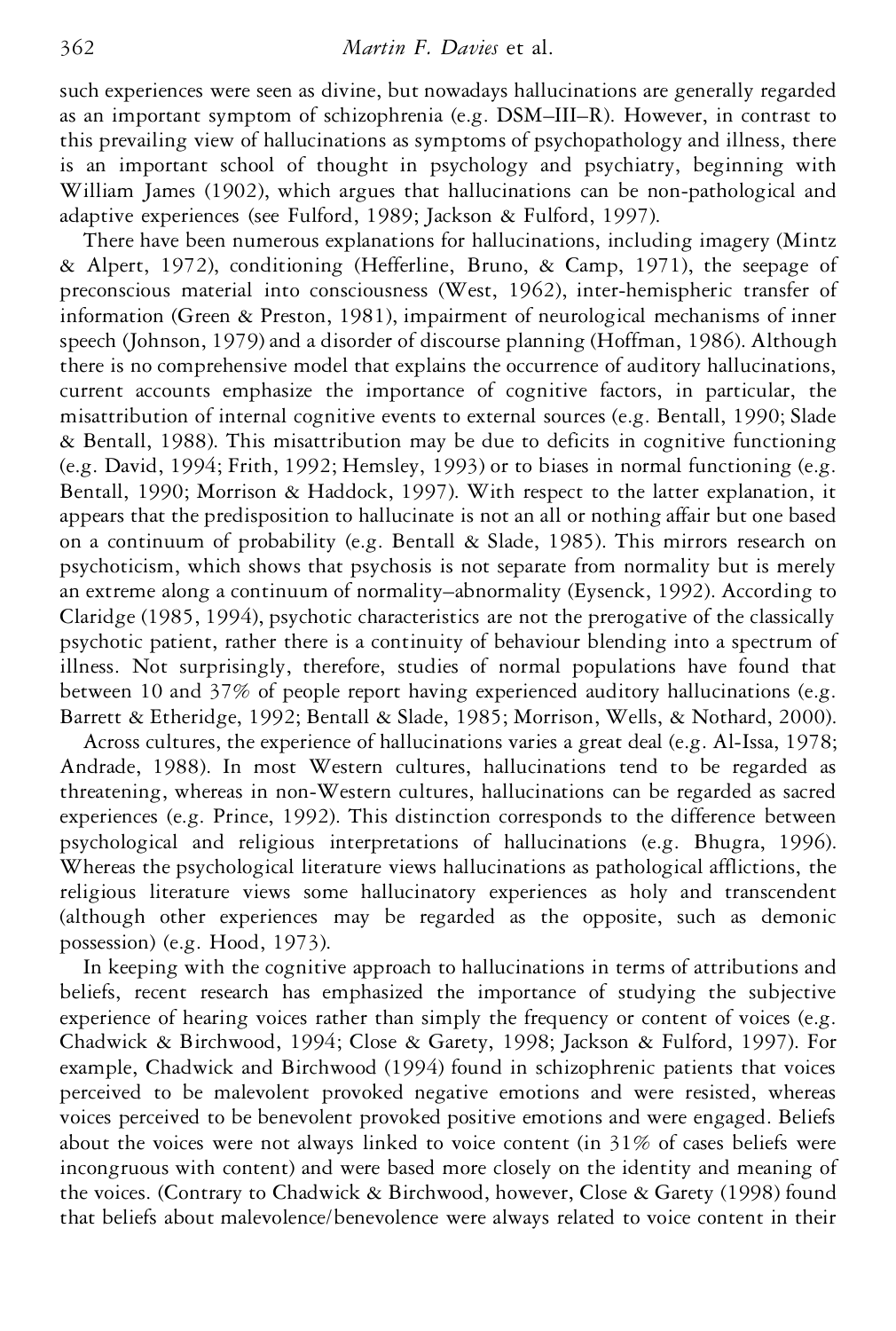# *Hallucinations* 363

sample of schizophrenic patients.) Although research on psychotic patients has found that there can be positive effects of hallucinations (e.g. Miller, O'Connor,  $\&$  Di Pasquale, 1993), the typical psychotic perception of voices is malevolence and the typical reaction is one of negative affect and distress (e.g. Garety & Hemsley, 1987, 1994).

The picture is less clear with respect to religious samples. On the one hand, some studies have found that psychotic and mystical states show many similarities in terms of delusions and hallucinations. For example, Jackson (1997) found no clear borderline differentiating psychotic and spiritual experiences. On the other hand, there appear to be differences in terms of the meaning and interpretation attributed to psychotic vs. spiritual experiences and also in terms of the emotional and behavioural reactions to such experiences. Spiritual experiences can have adaptive and life-enhancing consequences, whereas psychotic experiences lead to negative social and behavioural consequences (Fulford, 1989). In a recent study, Peters, Day, McKenna, and Orbach (1999) found evidence to support both these viewpoints. Peters *et al.* found that individuals belonging to cults or new religious movements (Druids and Hare Krishnas) scored significantly higher on incidence of delusional ideation than control groups (nonreligious and Christian), but they did not differ significantly from psychotic in-patients. However, these religious individuals showed levels of distress associated with their delusions that were significantly lower than psychotic in-patients and more akin to those shown by the control groups.

Comparative research on psychotic, religious and normal samples relating to psychosis and schizotypy has thus far been carried out mainly with reference to delusional beliefs and experiences. The present study set out to examine the more specific experience of auditory hallucinations as a function of psychoticism and religiosity. Compared with 'normal' controls, it was expected that psychotic individuals would perceive hallucinations as more negative because the typical psychotic auditory hallucination involves malevolent voices (e.g. Chadwick & Birchwood, 1994; Close & Garety, 1998). However, it was expected that religious individuals, specifically evangelical Christians, $\frac{1}{x}$  would experience hallucinations as more positive than controls, because the typical evangelical experience of an auditory hallucination is interpreted in terms of benign or even divine intervention (e.g. Buckley & Galanter, 1979; Jackson, 1997).

# **Method**

#### *Participants*

Following an initial screening based on biographical and demographic information, participants in the three groups were selected on a matching basis such that there were no significant differences between the groups on gender ratio, age, ethnicity (Black/White) and years of education.

The psychotic group (mean age 32.56 years) was composed of 7 men and 11 women who had been diagnosed as suffering from schizophrenia (but which was currently in remission) and who reported never having been a born-again Christian or a member of an evangelical Christian church. The evangelical group (mean age 33.28 years) was composed of 9 men and 20 women who regarded themselves as bornagain Christians, who were members of evangelical Christian churches, and who reported no previous treatment for mental illness. The control group (mean age 33.02 years) was composed of 20 men and 35

<sup>1</sup> Evangelical Christians rather than just religious people were selected as a comparison group because of the importance of spiritual experiences and spiritual rebirth in these religious denominations.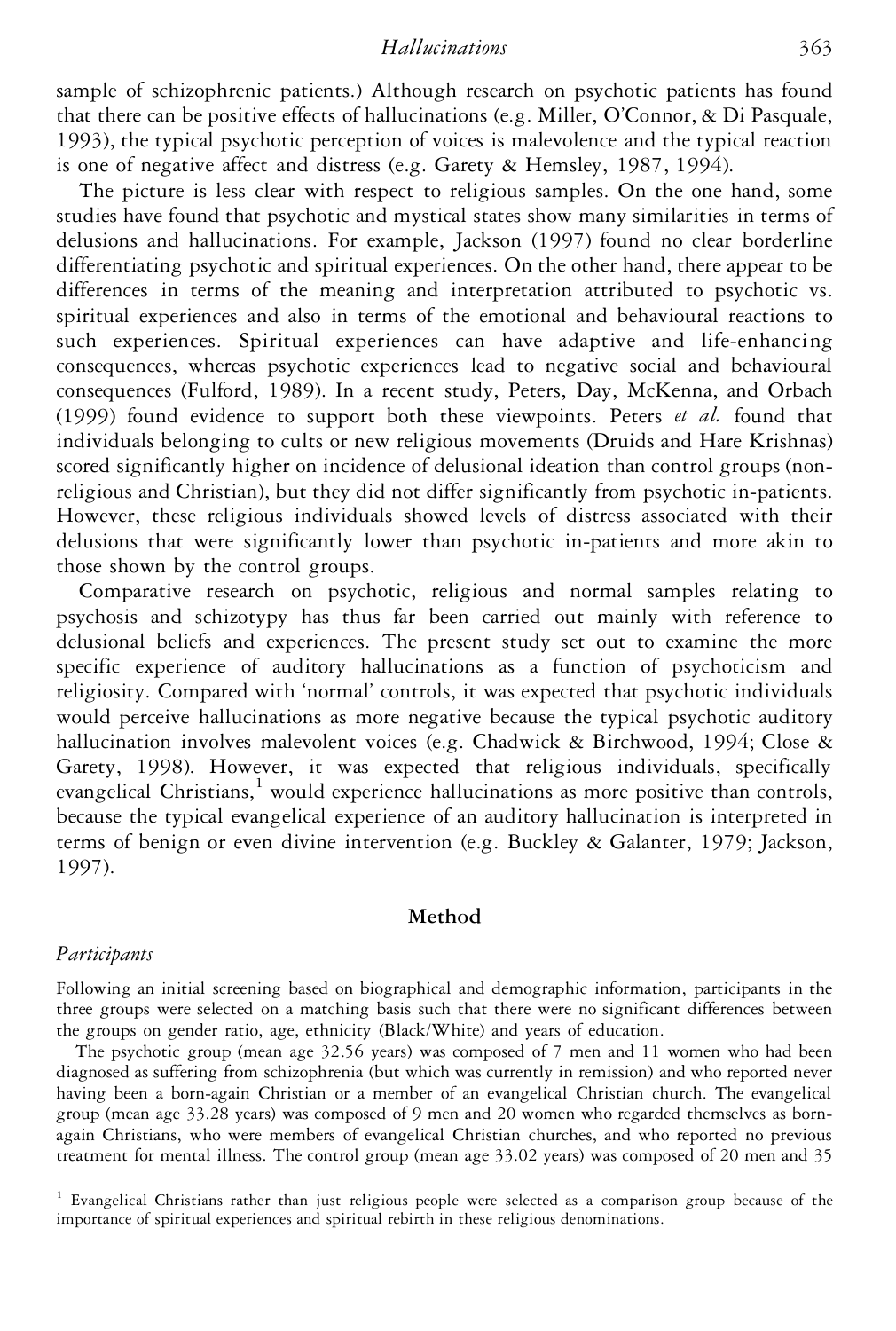women who reported no previous treatment for mental illness and who had never been a born-again Christian or a member of an evangelical Christian church.

#### *Materials*

The first part of data collection involved the administration of a biographical/demographic questionnaire and the Launay–Slade measure of predisposition to hallucinate (Launay & Slade, 1981). In the second part, those participants who responded affirmatively to the question whether or not they had ever experienced hearing a voice outside the head when no one was present completed further questionnaires including reported frequency of hearing voices, affective experiences of hearing voices and perception of voices (these latter two questionnaires were especially devised for the present study following pilot testing).

The Launay–Slade inventory consists of 12 statements describing hallucinatory experiences to which respondents indicate their applicability using 5-point Likert scales (0 = certainly does not apply to me;  $4$  = certainly applies to me).

The Affective Experiences questionnaire assessed participants' feelings during and immediately after their first and after their most recent experience of hearing a voice. The questionnaire consisted of 12 bipolar rating scales (Cronbach's  $\alpha$  = .71): scared–unafraid, sad–happy, confused–clearheaded, cursed– blessed, depressed–elated, numbed–exhilarated, doubting–believing, agitated–calm, invaded–welcomed, hazy–alert, nervous–confident, possessed–in control.

The Perception of Voices questionnaire assessed participants' perceptions of the voice during their first and most recent experience of hearing a voice. The questionnaire consisted of 16 bipolar rating scales (Cronbach's  $\alpha$  = .77): hostile–amiable, rude–polite, sad–happy, evil–good, disdainful–approving, tormenting–comforting, destructive–constructive, lifeless–animated, cold–emotional, scornful–kindly, stern–tender, ignorant–knowing, standoffish–intimate, repulsive–seductive, false–genuine, shocking– soothing.

Participants made their ratings on 8-point scales. The ratings were scored such that a higher score indicates a more positive evaluation.

# *Procedure*

Participants in the psychotic group were recruited from day centres for people with mental health problems. Participants in the evangelical group were recruited mainly from people attending evangelical Christian churches. Those in the control group were recruited from non-academic staff in various educational establishments in south-east London.

Once permission had been obtained to approach members of each group, the researchers spent time with each participant within each setting in order to gain their trust, to collect data, and to talk informally about their experiences if they so wished. Owing to the nature of the research, it was necessary to reassure participants that they could be honest and not just give publicly acceptable answers. Questionnaires were completed anonymously but participants could seek clarification from the researchers if required. Participants were assured of complete confidentiality and the option to withdraw themselves and/or their data from the study at any time.

#### **Results**

The percentage of people hearing voices and the mean scores on the Launay–Slade hallucination scale are shown in Table 1. As can be seen from Table 1, the psychotic group was more likely to report hearing voices and scored higher on the Launay–Slade scale than the evangelical group, which in turn was more likely to report hearing voices and scored higher on the Launay–Slade scale than the control group. Note that *frequency* of hearing voices could not be analysed straightforwardly because most of those in the psychotic group (14 of 18) and some of those in the evangelical group (7 of 17) could not assign a numerical value to how often they had experienced voices and responded 'all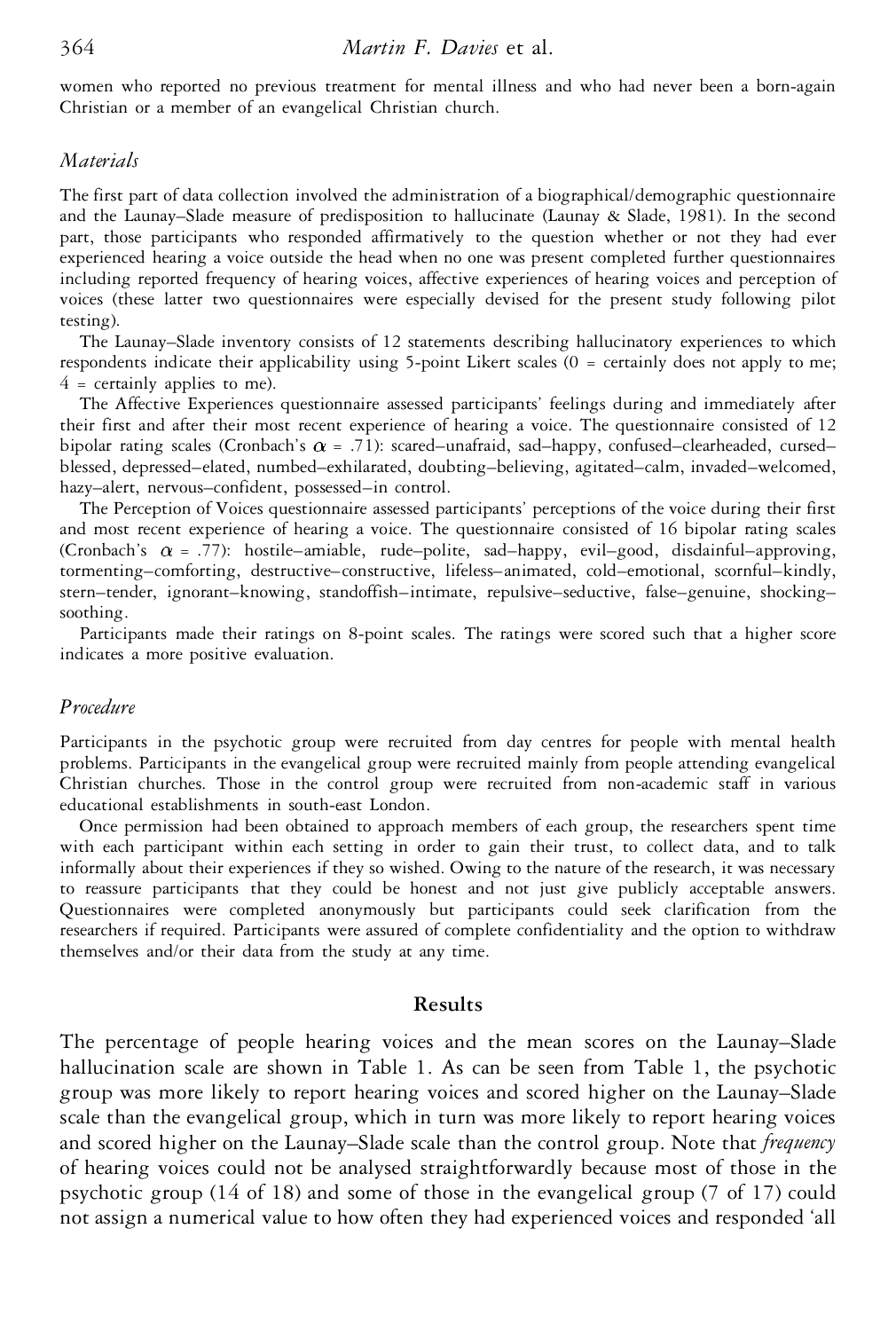### *Hallucinations* 365

the time' (no one in the control group gave this response). However, a  $\chi^2$  analysis showed that the proportion of those responding 'all the time' differed significantly as a function of group,  $\chi^2(2) = 20.33$ ,  $p < .001$ , such that the psychotic group gave this response more than the evangelical group ( $p < .05$ ) who in turn gave this response more than the control group  $(p < .01)$ .

**Table 1.** Percentage of people hearing voices and Launay–Slade scores for psychotic, evangelical and control groups

| Measure                                                  | Group                          |                                |                                                   |
|----------------------------------------------------------|--------------------------------|--------------------------------|---------------------------------------------------|
|                                                          | Control<br>$(N = 55)$          | Evangelical<br>$(N = 29)$      | Psychotic<br>$(N = 18)$                           |
| Percentage hearing voices<br>Launay-Slade score M<br>SD. | $27.27_A$<br>$15.20_A$<br>7.68 | $58.62_B$<br>$21.69_B$<br>7.80 | 100.00 <sub>C</sub><br>39.61 <sub>C</sub><br>5.92 |

*Note*. Within rows, those numbers not sharing the same subscript are significantly different at the .01 level (for hearing voices, overall  $\chi^2(2) = 30.2$ ,  $p < .001$ ; for Launay–Slade scores, overall  $F(2,101) = 72.97$ ,  $p < .001$ ).

| Measure                 | Group                 |                           |                         |
|-------------------------|-----------------------|---------------------------|-------------------------|
|                         | Control<br>$(N = 15)$ | Evangelical<br>$(N = 17)$ | Psychotic<br>$(N = 18)$ |
| Rated feelings          |                       |                           |                         |
| During first experience | 5.87                  | 6.50                      | 4.54                    |
| During last experience  | 5.73                  | 6.95                      | 5.36                    |
| After first experience  | 5.70                  | 6.63                      | 4.40                    |
| After last experience   | 5.60                  | 7.03                      | 5.22                    |
| Perception of voice     |                       |                           |                         |
| During first experience | 6.03                  | 6.74                      | 4.96                    |
| During last experience  | 5.99                  | 6.94                      | 5.33                    |

**Table 2.** Mean rated feelings and perceptions of voices for psychotic, evangelical and control groups

*Note*. Higher scores indicate a more positive evaluation.

The affective reactions of those hearing voices are shown in Table 2. Rated feelings were analysed using a 3 (group)  $\times$  2 (during/after the experience)  $\times$  2 (first/last experience) ANOVA with repeated measures on the last two factors. Overall, there was a highly significant main effect of group,  $F(2,47) = 12.00, p < .001$ . The evangelical group gave the highest ratings ( $M = 6.78$ ), whereas the psychotic group gave the lowest ratings ( $M = 4.88$ ) with the control group in between ( $M = 5.72$ ). Planned contrasts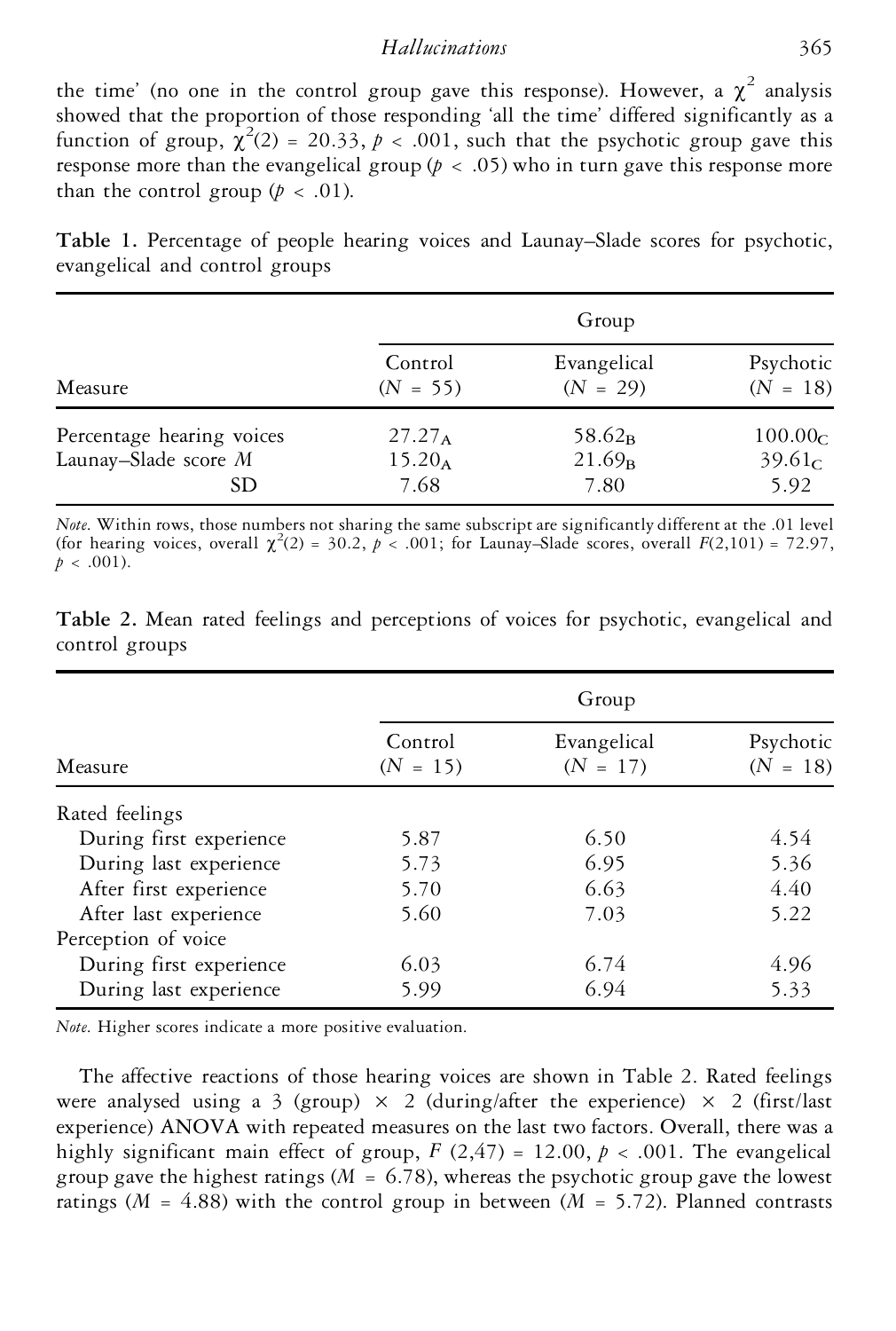showed that the rated feelings of the evangelical group were significantly more positive than those of the control group,  $t(47) = 2.59, p < .02$ , which in turn were significantly more positive than those of the psychotic group,  $t(47) = 2.11$ ,  $p < .05$ .

In addition to this main effect of group, there was also a significant main effect of first/last experience,  $F(1,47) = 9.30, p < .005$ , such that the last experience was rated more positive ( $M = 5.98$ ) than the first experience ( $M = 5.58$ ). However, this main effect was qualified by an interaction with group,  $F(2,47) = 4.78$ ,  $p < .02$ . The basis of this interaction is that the last experience was rated much more positive than the first experience by the psychotic group, simple effect  $F(1,47) = 16.09, p < .001$ , less so for the evangelical group, simple effect  $F(1,47) = 4.03$ ,  $p < .05$ , whereas for the control group the last experience was rated slightly but nonsignificantly *less* positive than the first experience. One possible explanation for these unexpected findings is that the evangelical and psychotic groups have had considerably more experiences of hearing voices and have adapted or habituated to it (possibly through the use of some coping mechanisms). The control group has had considerably less experience (in some cases only one experience)<sup>2</sup> and has not habituated to it. For this group, a recency effect may apply such that the most recent experience is more vivid than the first experience.

Perceptions of voices were analysed using a 3 (group)  $\times$  2 (first/last experience) ANOVA with repeated measures on the last factor. Again, there was a highly significant main effect of group,  $F(2,47) = 9.90, p < .001$ . The evangelical group gave the highest ratings ( $M = 6.84$ ), whereas the psychotic group gave the lowest ratings ( $M = 5.15$ ) with the control group in between  $(M = 6.01)$ . Planned contrasts showed that the perceptions of the evangelical group were significantly more positive than those of the control group,  $t(47) = 2.08$ ,  $p < .05$ , which in turn were significantly more positive than those of the psychotic group,  $t(47) = 2.20, p < .05$ . As can be seen from Table 2, perceptions of voices were rated more positive for the last experience ( $M = 6.08$ ) than for the first experience ( $M = 5.89$ ), but this main effect did not reach significance,  $F$  $(1,47) = 2.52$ ,  $p = .12$ . Again, this effect was shown by the evangelical and psychotic groups but not by the control group.

# **Discussion**

The findings of the present study show that reported occurrence of hallucinations (as measured by likelihood of hearing voices and Launay–Slade scores) increased significantly from normal controls through evangelical Christians to psychotic individuals. Although likelihood of hallucinations reliably discriminates between psychotic and normal populations (cf. DSM–III–R; American Psychiatric Association, 1987), it is certainly not the case that auditory hallucinations are unique to psychotic individuals;  $27\%$  of individuals in the 'normal' control group reported hearing voices.<sup>3</sup> Also, it is not the case in the present study that people's experience of auditory hallucinations is markedly negative. In fact, the mean ratings of both the experience of

 $2$  For the two participants who had only experienced hearing a voice once, the first and last experiences were the same (although they still provided two sets of ratings). Excluding the data for these two participants from the analysis did not materially affect the results.<br><sup>3</sup> Although this value is a little on the high side (cf. Slade & Bentall, 1988), it is by no means at variance with

previous findings using similar samples (e.g. Barrett & Etheridge, 1992; Morrison, Wells, & Nothard, 2000).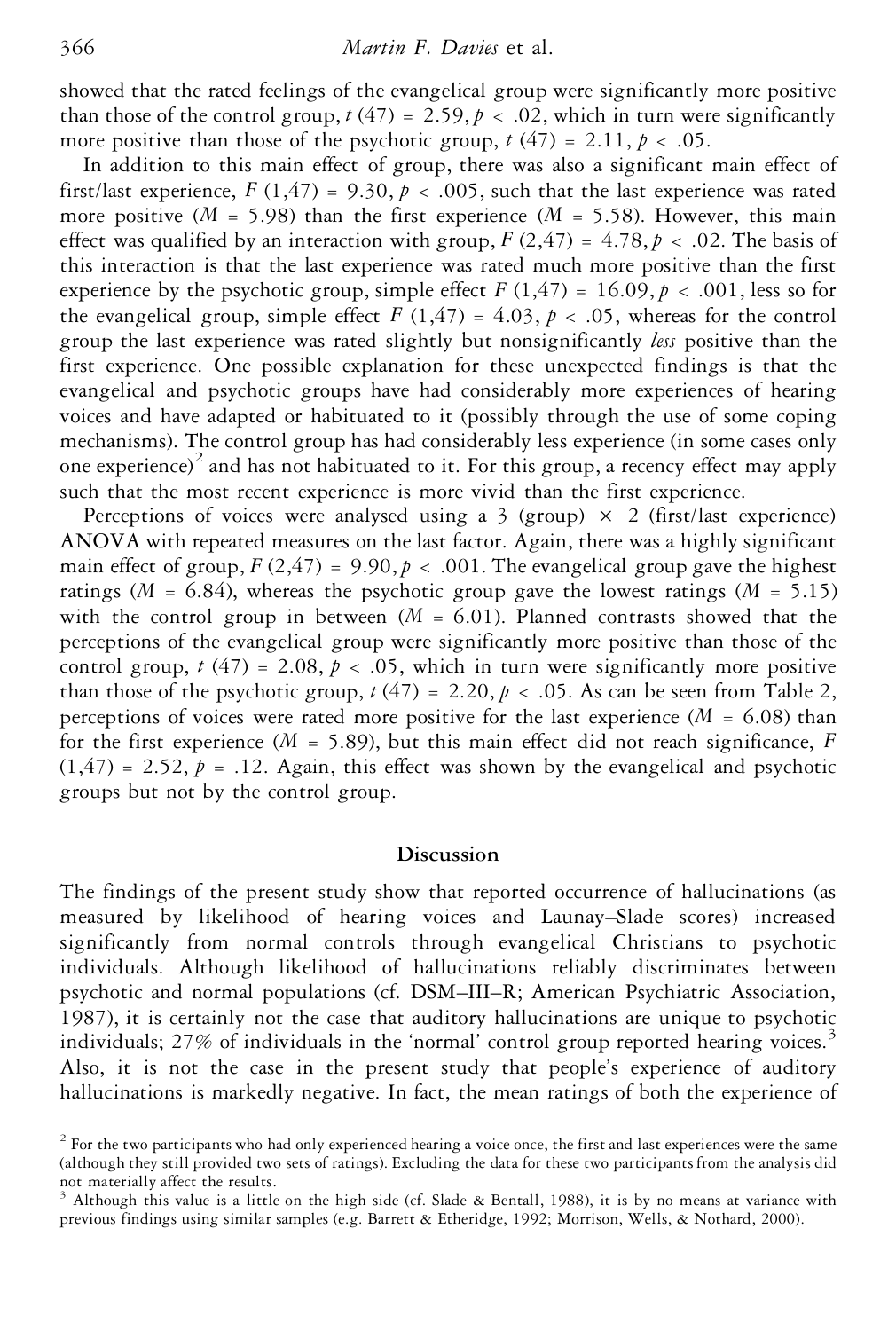*Hallucinations* 367

hearing voices and the perception of voices were on the positive side of the rating scale midpoints (4.5). This applied to the psychotic group as well as to the 'normal' groups, although it should be noted that the psychotic group was a sample of remitted schizophrenics; a sample of acutely symptomatic schizophrenics may well have given negative ratings. These findings are consistent with a dimensional view of psychosis which sees psychosis not as separate from normality, but as merely an extreme along a continuum from normality to abnormality (Eysenck, 1992), and they are also consistent with the conclusion of Slade and Cooper (1979) that auditory hallucinations may be symptoms randomly distributed throughout the population. Nevertheless, affective reactions to hallucinations were found to differ significantly according to group. The psychotic group found the experience of hallucinations to be less positive than the control group who in turn found the experience to be less positive than the evangelical group.

The present findings on auditory hallucinations are somewhat at variance with the findings of Peters *et al.* (1999) on measures of delusional ideation. First, whereas Peters *et al.* found that levels of delusional ideation were similar in psychotic in-patients and members of new religious movements, the present study found significantly lower levels of auditory hallucination in evangelical Christians than in psychotic out-patients. Second, whereas Peters *et al.* found that the levels of distress associated with delusional ideation were similar in members of new religious movements and members of control groups, the present study found that the experience of auditory hallucinations was significantly more positive in evangelical Christians than in normal controls. There are several possible explanations for these differences. For example, Peters *et al.* investigated delusional ideation, whereas the present study examined the more specific issue of hearing voices. Another possibility concerns differences between the religious groups sampled. It could be argued that members of cults or new religious movements hold more extreme, unusual or idiosyncratic beliefs than members of evangelical Christian churches. The latter would tend to be regarded, at least by conventional majority group standards, as more socially acceptable than the former. In addition, it may be that evangelical Christians have access to better organized belief-validation and socialsupport systems than members of new religious movements, so that they are able to interpret and cope with their voices in a more positive fashion. Given the differences, however, between the Peters *et al.* study and the present study in terms of populations, samples and measures used, no clear conclusions can be drawn as to the reason for the differences in findings.

Some previous research has found that strong religious belief is associated with premorbid schizophrenia (e.g. Margolis & Elifson, 1983; Spero, 1983). One possible explanation for the present findings is that those hearing voices in the non-psychotic groups are at a premorbid stage of psychoticism and they may subsequently go on to develop psychotic symptoms. However, the ages of the participants in the three groups were very similar, and, given that the average age of the non-psychotic groups was 33 years, it would not be expected that many would go on to develop psychosis after such a relatively late age.

In addition, if strong religious belief is an indicator of premorbid psychosis, it would be expected that the evangelical group would have experienced hallucinations in a similar way to the psychotic group. In fact, the affective reactions of the two groups were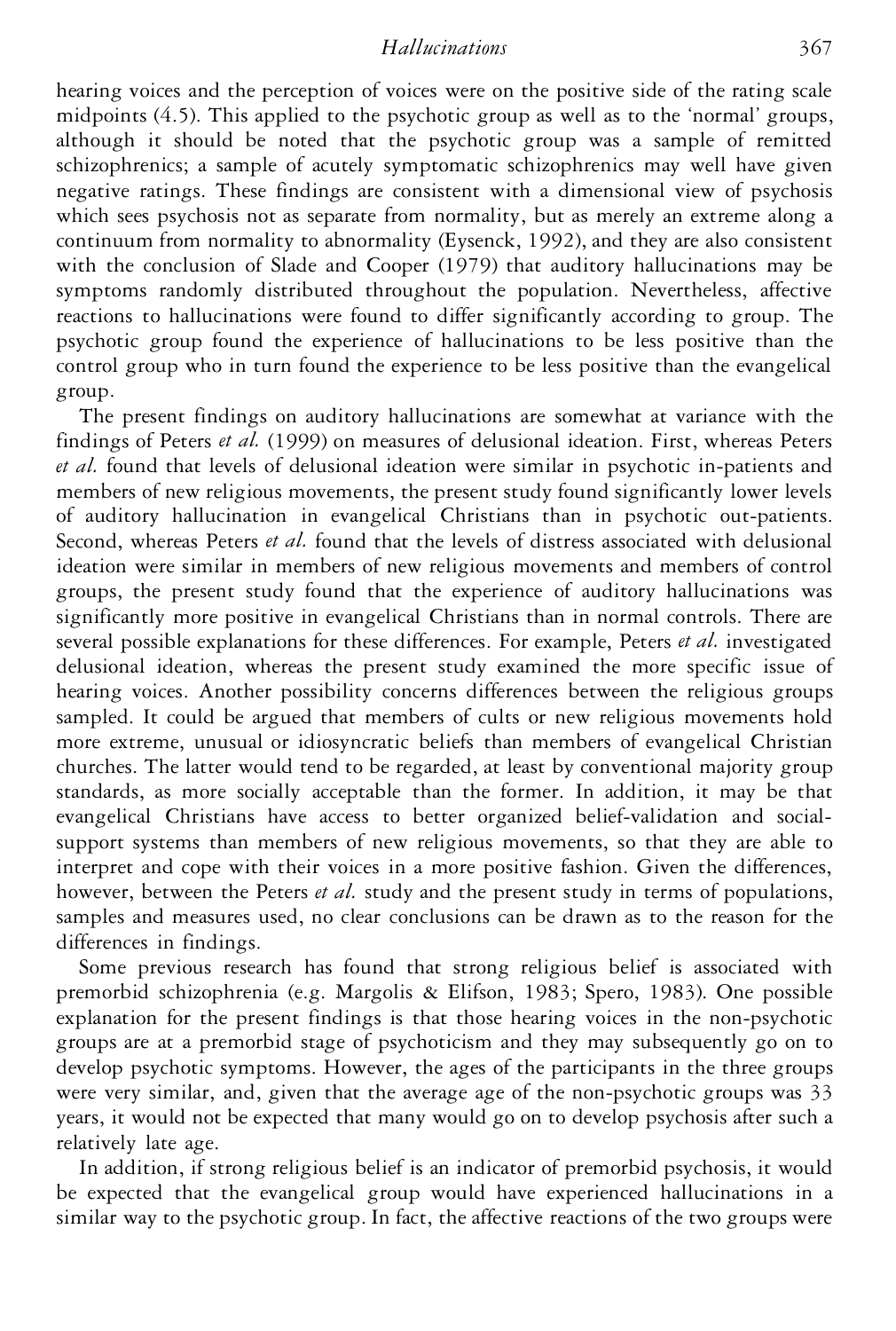different – significantly more positive for the evangelical group than for the psychotic group. The findings for the evangelical group could be explained in two ways. On the one hand, they might interpret their initial experience of hearing voices in such a way that they attribute a positive religious meaning to it and they are therefore motivated to become members of an evangelical church in order to enhance their experience – a *reinforcement* explanation. On the other hand, their initial experience of voices may be negative or uncertain and they may join a church as a means of interpreting or coping with these experiences – a *coping* explanation. The support and guidance they receive from the church then allows them to subsequently interpret the voices in a positive light.

This latter explanation would predict that evangelicals' later experiences would be more positive than their initial experiences. In support of this, evangelicals reported their most recent experience to be more positive than their first experience. A similar type of explanation may apply to the psychotic group who also reported their most recent experience to be more positive than their first experience. Given that the psychotic group were sufficiently fit to attend day centres, it is likely that the psychiatric treatment they had received not only improved their general functioning but also their coping with voices. It should be noted here that the findings for affective reactions were stronger than the findings for perceptions of voices, in particular the difference between the groups in their evaluations of their first and last experiences was significant for rated feelings but not for perception of voices. An obvious explanation for this latter finding is that one's perceptions of an (apparently) external stimulus are less susceptible to change over time than one's internal affective reactions to it.

As mentioned earlier, an alternative, and perhaps more parsimonious, explanation is that both the evangelical and psychotic groups had become habituated to their hallucinations with repeated experiences of hearing voices. However, although more parsimonious, on closer examination this explanation does not seem to account for the findings. An habituation explanation would predict that an individual's feelings or perceptions would become less extreme after repeated experiences, whereas the findings show that the feelings of the psychotic and evangelical individuals became *more* extreme from first to last experience. That is, the subjective ratings of the last experience moved away from the scale mid-point towards the positive end of the scale.

The present study cannot distinguish between these different explanations. What is needed is longitudinal research that assesses the experience of hallucinations at various points in time – for example, at the start of joining an evangelical group or at the start of treatment, at termination of membership of an evangelical group or psychiatric treatment, and at follow-up some time later. What is also needed is more detailed information on people's experiences of hearing voices. The present study is limited in its rather narrow focus on a self-rating methodology. More open-ended interview methods can perhaps provide a better picture of the multifaceted nature of hallucinatory experiences (e.g. Jackson, 1997; Jackson & Fulford, 1997).

In general, if evangelical churches serve a therapeutic as well as a religious function, then it would be expected that the positive support and feedback received from a community of worshippers would serve to ameliorate any negative experiences associated with hallucinations (cf. Crossley, 1995; Romme, Honig, Noorthoorn, & Escher, 1992). Studies of psychotic individuals have shown that focusing on the meaning of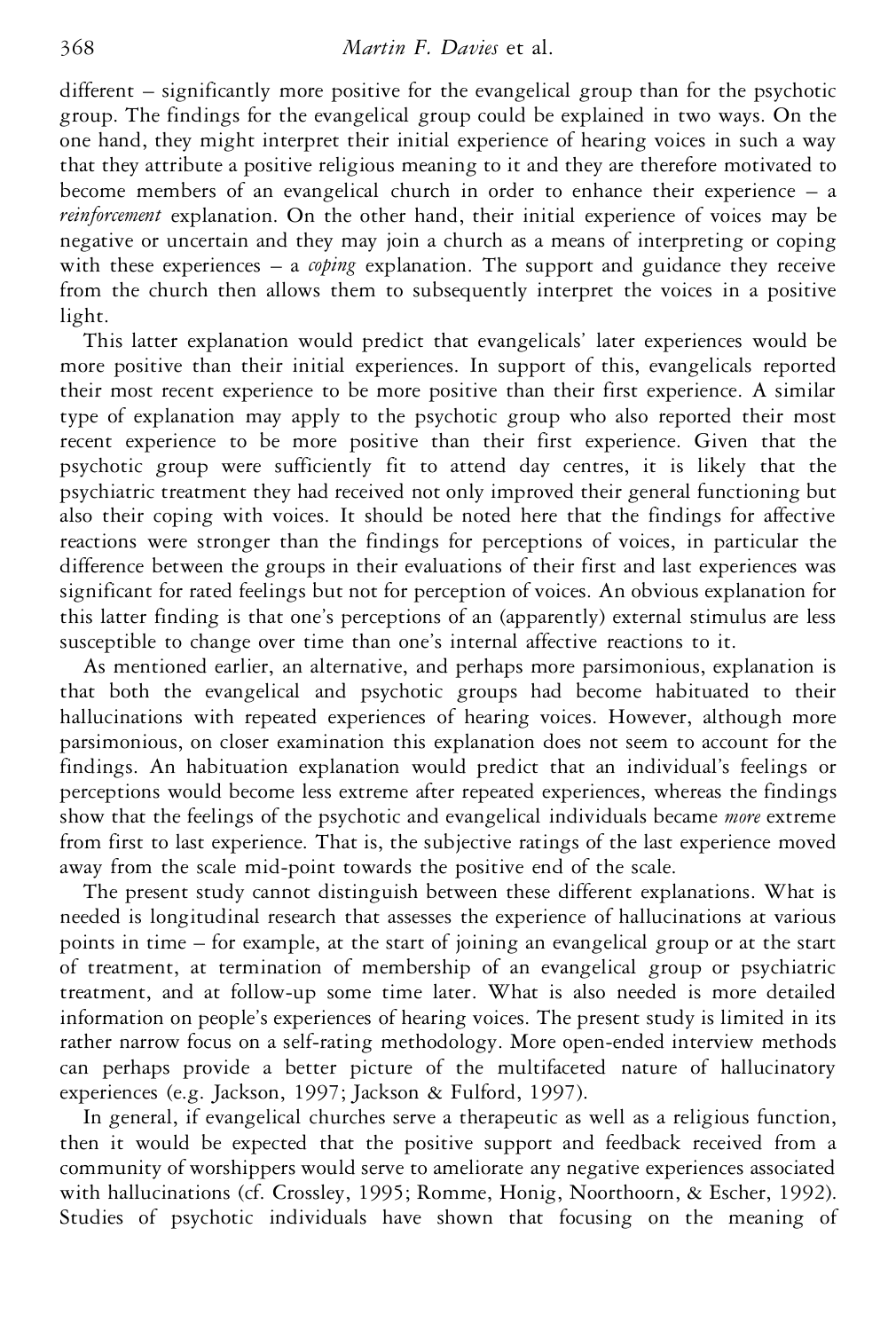hallucinations can have a beneficial effect for sufferers of persistent auditory hallucinations through a reinterpretation of beliefs about voices (e.g. Chadwick & Birchwood, 1994; Chadwick, Birchwood, & Trower, 1996). Such studies of psychotic groups might shed some interesting light on the experiences of evangelical groups and vice versa.

#### **References**

- Al-Issa, I. (1978). Social and cultural aspects of hallucinations. *[Psychological](http://www.ingentaselect.com/rpsv/cgi-bin/linker?ext=a&reqidx=/0033-2909^28^2984L.570[aid=2216423]) Bulletin*, **84**, 570–587.
- Andrade, C. (1988). True hallucinations as a culturally sanctioned experience. *British [Journal](http://www.ingentaselect.com/rpsv/cgi-bin/linker?ext=a&reqidx=/0007-1250^28^29152L.838[aid=2304420]) of Psychiatry*, **152**, [838–839.](http://www.ingentaselect.com/rpsv/cgi-bin/linker?ext=a&reqidx=/0007-1250^28^29152L.838[aid=2304420])
- American Psychiatric Association. (1987). *Diagnostic and statistical manual of mental disorders* (3rd ed., rev.). Washington, DC: APA.
- Barrett, T. R., & Etheridge, J. B. (1992). Verbal hallucinations in normals I: People who hear 'voices'. *Applied Cognitive Psychology*, **6**, 379–387.
- Bentall, R. P. (1990). The illusion of reality: A review and integration of psychological research on hallucinations. *[Psychological](http://www.ingentaselect.com/rpsv/cgi-bin/linker?ext=a&reqidx=/0033-2909^28^29107L.82[aid=27417]) Bulletin*, **107**, 82–95.
- Bentall, R. P., & Slade, P. D. (1985). Reliability of a scale measuring disposition towards hallucination. *[Personality](http://www.ingentaselect.com/rpsv/cgi-bin/linker?ext=a&reqidx=/0191-8869^28^296L.527[aid=2304421]) and Individual Differences*, **6**, 527–529.
- Bhugra, D. (1996). *Psychiatry and religion*. London: Routledge.
- Buckley, P., & Galanter, M. (1979). Mystical experience, spiritual knowledge and a contemporary ecstatic religion. *British Journal of Medical Psychology*, **52**, [281–289.](http://www.ingentaselect.com/rpsv/cgi-bin/linker?ext=a&reqidx=/0007-1129^28^2952L.281[aid=2304422])
- Chadwick, P., & Birchwood, M. (1994). The omnipotence of voices: A cognitive approach to auditory hallucinations. *British Journal of Psychiatry*, **164**, [190–201.](http://www.ingentaselect.com/rpsv/cgi-bin/linker?ext=a&reqidx=/0007-1250^28^29164L.190[aid=21241])
- Chadwick, P., Birchwood, M., & Trower, P. (1996). *Cognitive therapy for delusions, voices and paranoia*. Chichester: Wiley.
- Claridge, G. (1985). *Origins of mental illness*. Oxford: Blackwell.
- Claridge, G. (1994). Single indicator of risk for schizophrenia: Probable fact or likely myth? *[Schizophrenia](http://www.ingentaselect.com/rpsv/cgi-bin/linker?ext=a&reqidx=/0586-7614^28^2920L.151[aid=26630]) Bulletin*, **20**, [151–168.](http://www.ingentaselect.com/rpsv/cgi-bin/linker?ext=a&reqidx=/0586-7614^28^2920L.151[aid=26630])
- Close, H., & Garety, P. (1998). Cognitive assessment of voices: Further developments in understanding the emotional impact of voices. *British Journal of Clinical Psychology*, **37**, [173–188.](http://www.ingentaselect.com/rpsv/cgi-bin/linker?ext=a&reqidx=/0144-6657^28^2937L.173[aid=26864])
- Crossley, D. (1995). Religious experience within mental illness. *British Journal of [Psychiatry](http://www.ingentaselect.com/rpsv/cgi-bin/linker?ext=a&reqidx=/0007-1250^28^29166L.284[aid=26632])*, **166**, 284– [286.](http://www.ingentaselect.com/rpsv/cgi-bin/linker?ext=a&reqidx=/0007-1250^28^29166L.284[aid=26632])
- David, A. S. (1994). The neuropsychological origin of auditory hallucinations. In A. S. David & J. C. Cutting (Eds.), *The neuropsychology of schizophrenia*. London: Erlbaum.
- Esquirol, J. E. D. (1832). Sur les illusions des sens chez alienes [On the sensory illusions of the insane]. *Archives Generales de Medicine*, **2**, 5–23.
- Eysenck, H. J. (1992). The definition and measurement of psychoticism. *[Personality](http://www.ingentaselect.com/rpsv/cgi-bin/linker?ext=a&reqidx=/0191-8869^28^2913L.757[aid=2304423]) and Individual Differences*, **13**, [757–785.](http://www.ingentaselect.com/rpsv/cgi-bin/linker?ext=a&reqidx=/0191-8869^28^2913L.757[aid=2304423])
- Frith, C. D. (1992). *The cognitive neuropsychology of schizophrenia* . London: Erlbaum.
- Fulford, K. W. M. (1989). *Moral theory and medical practice*. Cambridge: Cambridge University Press.
- Garety, P. A., & Hemsley, D. R. (1987). Characteristics of delusional experience. *[European](http://www.ingentaselect.com/rpsv/cgi-bin/linker?ext=a&reqidx=/0175-758X^28^29236L.294[aid=2304424]) Archives of Psychiatry and [Neurological](http://www.ingentaselect.com/rpsv/cgi-bin/linker?ext=a&reqidx=/0175-758X^28^29236L.294[aid=2304424]) Science*, **236**, 294–298.
- Garety, P. A., & Hemsley, D. R. (1994). *Delusions: Investigations into the psychology of delusional reasoning*. Oxford: Oxford University Press.
- Green, P., & Preston, M. (1981). Reinforcement of vocal correlates of auditory hallucinations by auditory feedback: A case study. *British Journal of Psychiatry*, **139**, [204–208.](http://www.ingentaselect.com/rpsv/cgi-bin/linker?ext=a&reqidx=/0007-1250^28^29139L.204[aid=2304425])
- Hefferline, R. F., Bruno, L. J., & Camp, J. A. (1971). Hallucinations: An experimental approach. In F. J. McGuigan & R.A. Schoonover (Eds.), *The psychophysiology of thinking: Studies of covert processes*. New York: Academic Press.
- Heilbrun, A. B. (1980). Impaired recognition of self-expressed thoughts in patients with auditory hallucinations. *Journal of Abnormal Psychology*, **89**, [728–736.](http://www.ingentaselect.com/rpsv/cgi-bin/linker?ext=a&reqidx=/0021-843X^28^2989L.728[aid=312315])
- Hemsley, D. R. (1993). A simple (or simplistic) cognitive model for schizophrenia. *[Behavioural](http://www.ingentaselect.com/rpsv/cgi-bin/linker?ext=a&reqidx=/0005-7967^28^2931L.633[aid=27553]) Research and Therapy*, **31**, [633–645.](http://www.ingentaselect.com/rpsv/cgi-bin/linker?ext=a&reqidx=/0005-7967^28^2931L.633[aid=27553])